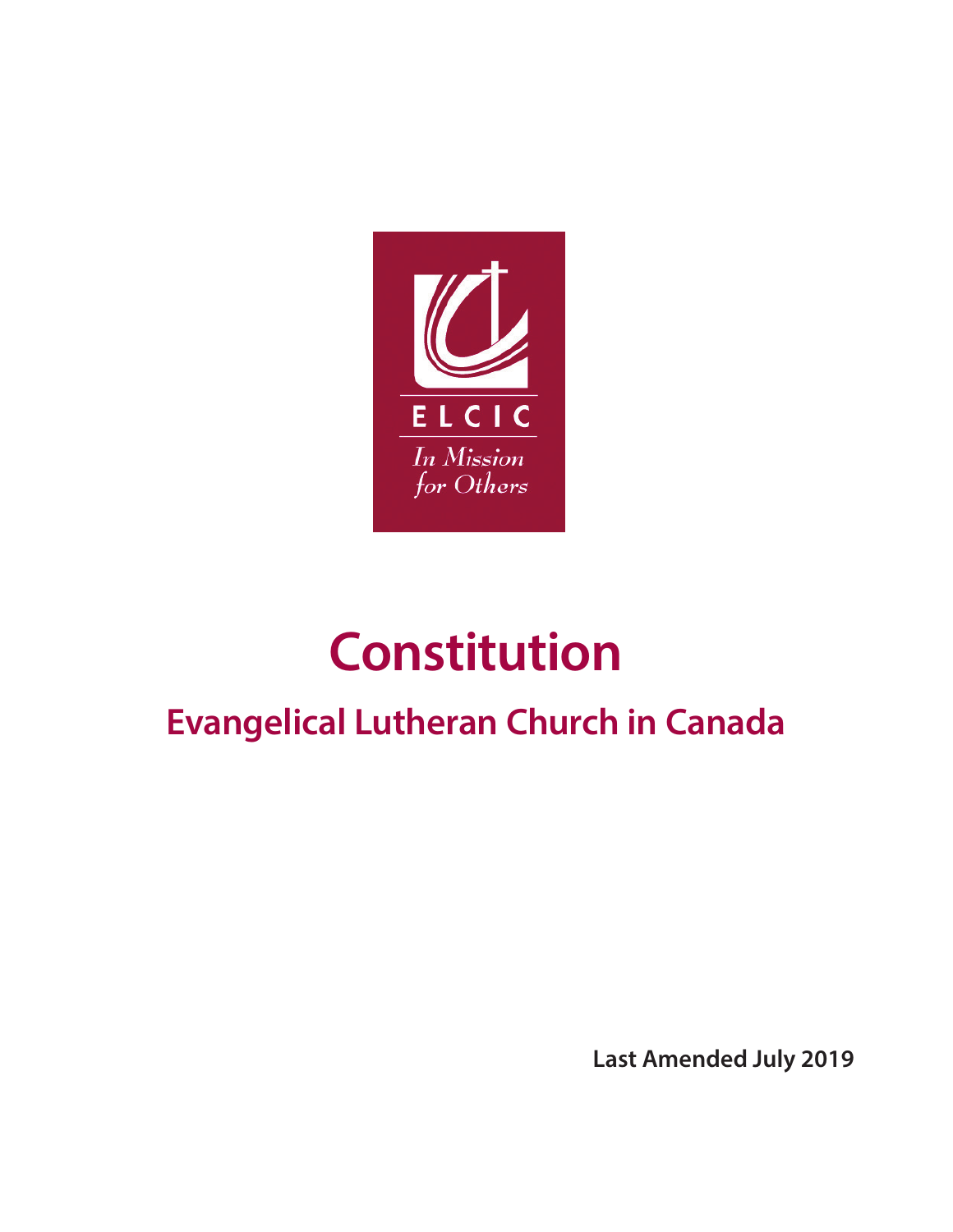### **CONSTITUTION**

#### **EVANGELICAL LUTHERAN CHURCH IN CANADA**

### **Table of Contents**

| <b>PREAMBLE</b>                    |                                                                                              |
|------------------------------------|----------------------------------------------------------------------------------------------|
| ARTICLE I Name and Incorporation   |                                                                                              |
|                                    |                                                                                              |
|                                    |                                                                                              |
| ARTICLE IV  Mission of this Church |                                                                                              |
|                                    |                                                                                              |
|                                    |                                                                                              |
|                                    |                                                                                              |
|                                    |                                                                                              |
|                                    |                                                                                              |
|                                    |                                                                                              |
|                                    |                                                                                              |
|                                    |                                                                                              |
|                                    |                                                                                              |
|                                    |                                                                                              |
|                                    |                                                                                              |
| <b>ARTICLE XVI</b>                 | Special Interest Conferences and<br>Recognized Independent<br>Organizations and Institutions |
| ARTICLE XVII  Court of Appeal      |                                                                                              |
|                                    |                                                                                              |
|                                    |                                                                                              |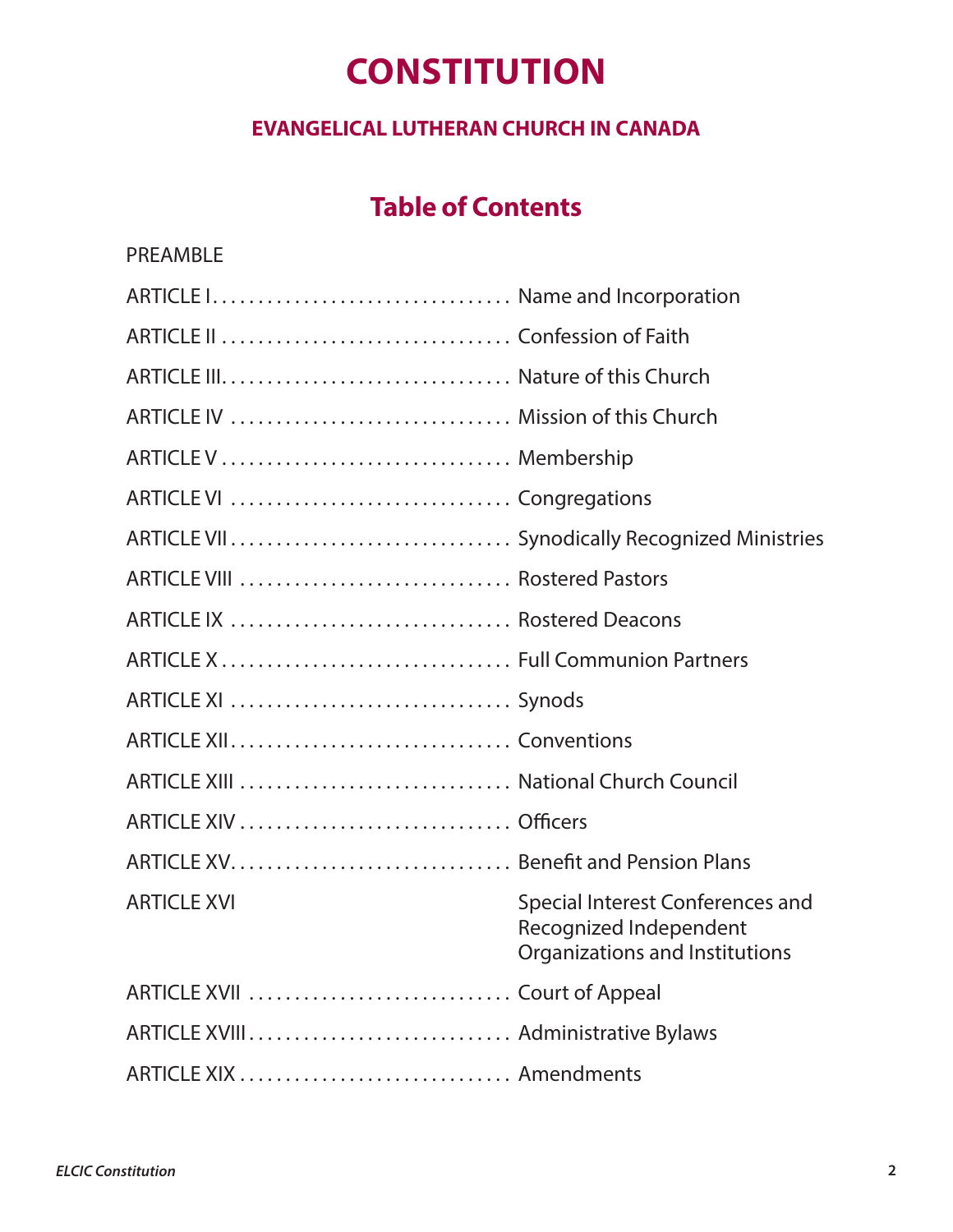#### **PREAMBLE**

In the name of the triune God: Father, Son and Holy Spirit, Amen.

Believing in one holy catholic and apostolic church.

Remembering the prayer of our Lord Jesus Christ that his followers may be one.

Responding to the Holy Spirit who continues to call and gather the church.

The Evangelical Lutheran Church in Canada hereby resolves to adopt the following constitution to govern our life and witness in our country and throughout the world.

#### **ARTICLE I Name and Incorporation**

- Section 1. This constitution has been passed pursuant to and is subject to the provisions of the *Evangelical Lutheran Church in Canada Act* and the administrative bylaws enacted pursuant to that Act.
- Section 2. For purposes of this constitution and accompanying administrative bylaws, the Evangelical Lutheran Church in Canada is hereby referred to as "this church."

#### **ARTICLE II Confession of Faith**

- Section 1. This church confesses the triune God—Father, Son and Holy Spirit—as the one true God. It proclaims the Father as Creator and Preserver; his Son, Jesus Christ, as Redeemer and Lord; and the Holy Spirit as Regenerator and Sanctifier.
- Section 2. This church confesses that the gospel is the revelation of God's saving will and grace in Jesus Christ, which he imparts through Word and Sacrament. Through these means of grace the Holy Spirit creates believers and unites them with their Lord and with one another in the fellowship of the Holy Christian Church.
- Section 3. This church confesses the Scriptures of the Old and New Testaments as the inspired Word of God, through which God still speaks, and as the only source of the church's doctrine and the authoritative standard for the faith and life of the church.
- Section 4. This church subscribes to the documents of the *Book of Concord of 1580* as witnesses to the way in which the Holy Scriptures have been correctly understood, explained and confessed for the sake of the gospel, namely:
	- a. The Apostles', the Nicene and the Athanasian Creeds as the chief confessions of the Christian faith;
	- b. The unaltered *Augsburg Confession* as its basic formulation of Christian doctrine;
	- c. *Luther's Small Catechism* as a clear summary of Christian doctrine; and
	- d. The *Apology of the Augsburg Confession*, *Luther's Large Catechism*, the *Smalcald Articles with the Treatise* and the *Formula of Concord* as further witnesses to the unaltered *Augsburg Confession*.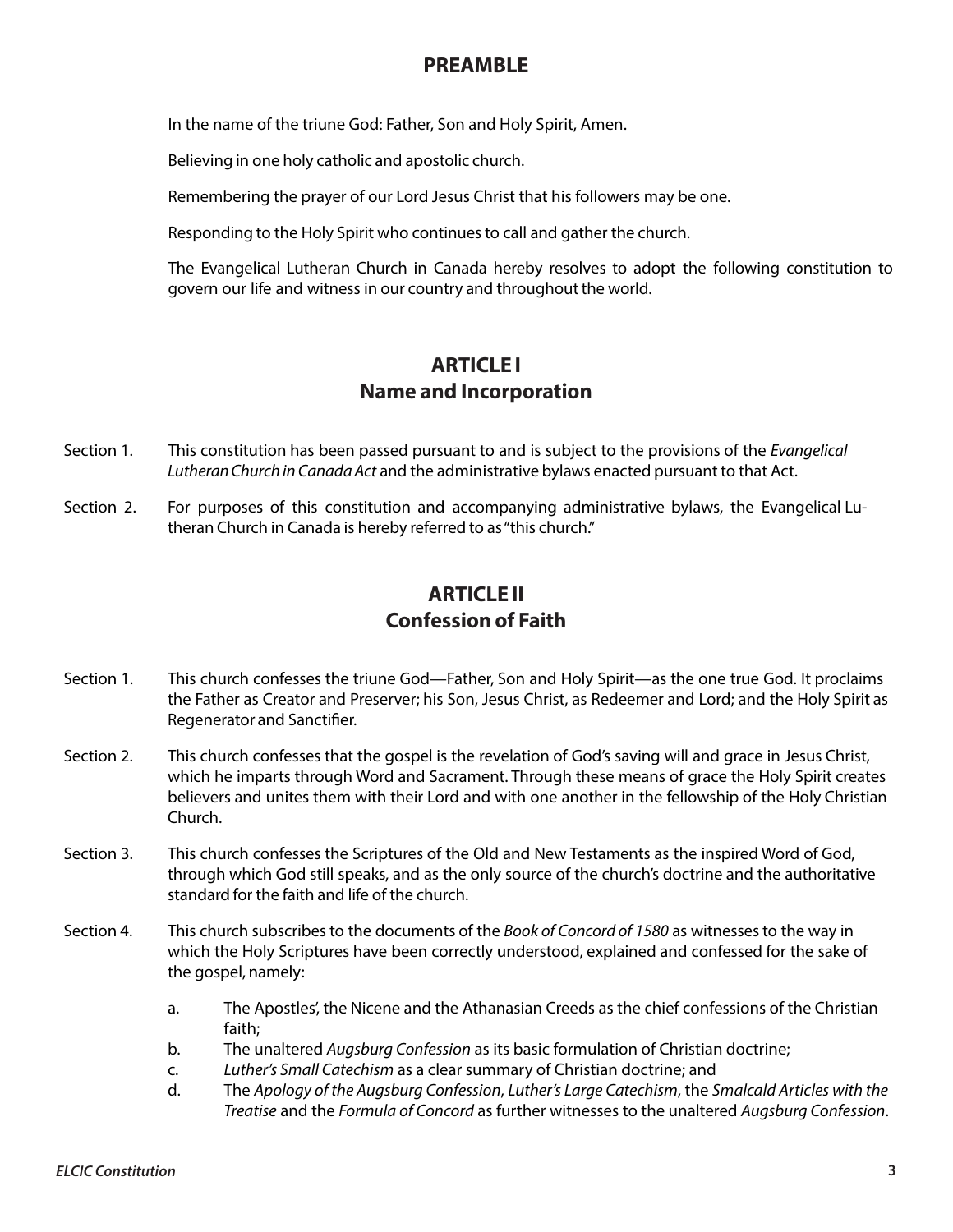#### **ARTICLE III Nature of this Church**

- Section 1. Jesus Christ is Lord of the Church. All power belongs to him as its head. All actions of this church are to be carried out under his rule and authority.
- Section 2. The Holy Spirit calls, gathers, enlightens and sanctifies this church, which exists as congregations and synodically recognized ministries gathered for worship, witness, education and service, and as an inclusive fellowship which has its own identity and integrity. Congregations and synodically recognized ministries find their fulfilment in the universal community of this church, and the universal Church exists in and through congregations and synodically recognized ministries.
- Section 3. This church derives its character and its powers from its congregations, synodically recognized ministries and from its inherent nature as part of the universal Church. It regards itself as standing in the historic continuity of the communion of saints and as being an expression of that Christian fellowship in today's world.

#### **ARTICLE IV Mission of this Church**

- Section 1. The mission of this church, as an expression of the universal Church and as an instrument of the Holy Spirit, is to share the gospel of Jesus Christ with people in Canada and around the world through proclamation of the Word, celebration of the sacraments, and through service in Christ's name.
- Section 2. In seeking to achieve its mission, this church shall:
	- a. receive, establish and maintain congregations and synodically recognized ministries in which the gospel is rightly preached and the sacraments rightly administered;
	- b. safeguard the faith and life of its congregations, synodically recognized ministries, rostered pastors and rostered deacons, deciding all questions relating thereto on the basis of the Word of God and in accordance with its Confession of Faith;
	- c. admit persons to the rosters of pastors and deacons by ordination or transfer, and be responsible for their nurture, support and discipline;
	- d. study issues in contemporary society in the light of the Word of God and respond publicly to social and moral issues as an advocate for justice and as an agent for reconciliation;
	- e. publish materials for the education and the edification of its own members and others interested in the life of the Lutheran Church;
	- f. develop the worship life of this church, providing or recommending service books and other material for congregational and personal use;
	- g. establish church agencies and create regional synods for the administration of its programs;
	- h. have relationships with other Lutheran Church bodies and with other Christian churches for the furtherance of its mission; and
	- i. estimate the financial needs of this church, and solicit and disburse funds for its programs.
- Section 3. In seeking to achieve its mission, this church may:
	- a. establish and maintain seminaries for the education and continuing development of rostered pastors, rostered deacons and other church leaders;
	- b. establish and maintain, or otherwise recognize and support, schools for the education of its members and others for leadership in church and society; and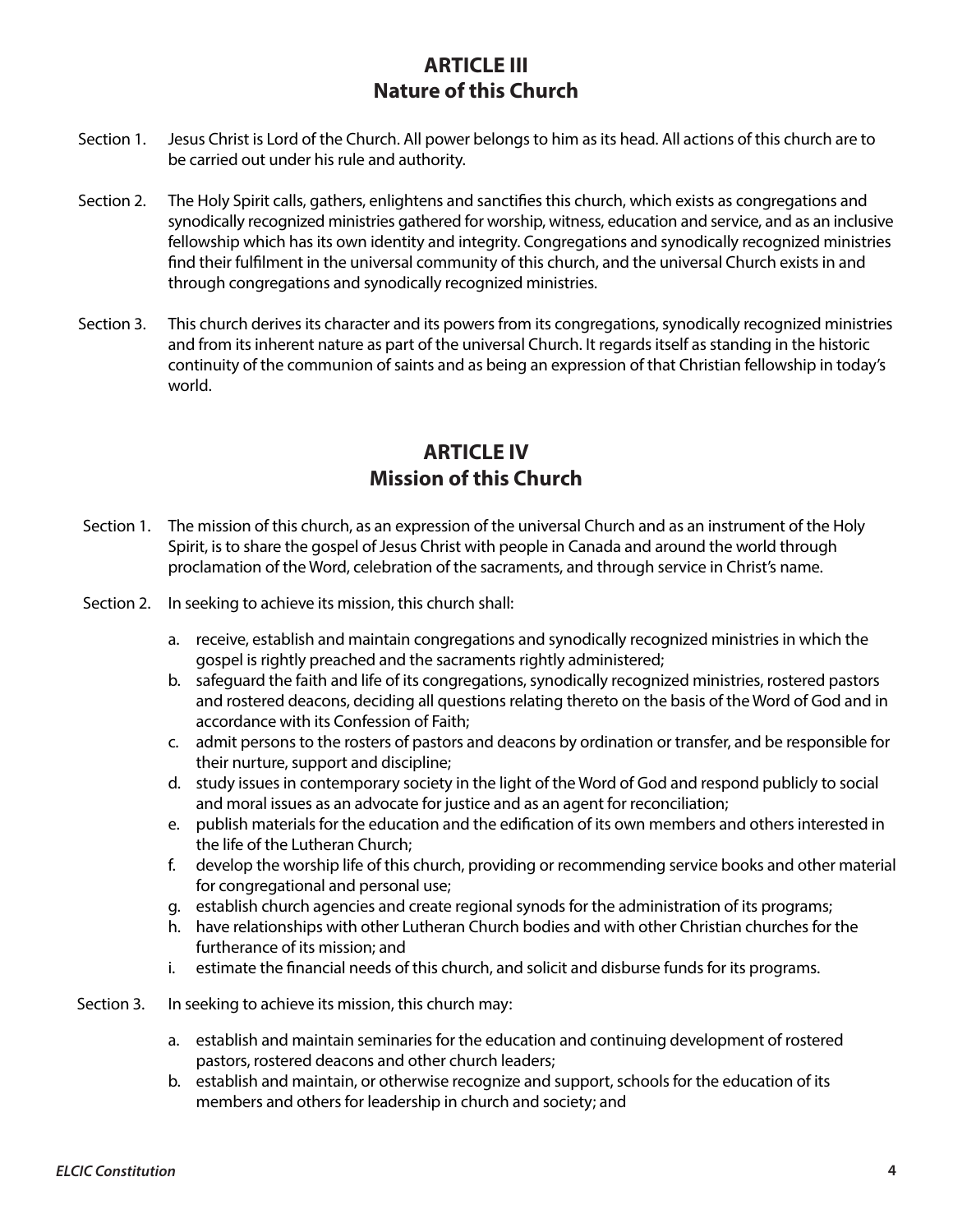c. establish and maintain, or otherwise recognize and support, institutions and agencies to minister to human need in the name of Christ.

#### **ARTICLE V Membership**

- Section 1. As provided in the administrative bylaws, the membership of this church consists of member congregations and synodically recognized ministries. Baptized individuals who are members of a congregation or synodically recognized ministry shall exercise their privileges and responsibilities through participation in the congregation or synodically recognized ministry in which they are members.
- Section 2. United in one Lord, one Faith and one Baptism, the baptized members of this church are to be constant in worship and in the study of the Holy Scriptures, regularly nourishing their life in Christ in the Sacrament of the Altar, presenting their children for Holy Baptism and providing for their Christian instruction. They are called by the Spirit to lead godly lives, to promote the unity and welfare of this church in the bond of peace, to proclaim the gospel and to renounce the evil one. The commitment of each baptized member to this call is to be expressed through this church, its synods, its congregations and its synodically recognized ministries by a life of repentance, faith, prayer and the sharing of resources.

#### **ARTICLE VI Congregations**

- Section 1. A congregation, the corporate existence which is recognized by this church, is a worshipping, learning, witnessing and serving community of persons baptized in the name of the triune God among whom the Word is proclaimed and the sacraments are administered according to the gospel.
- Section 2. Each congregation shall operate in accordance with its constitution and bylaws, owning its property, making decisions in regard to its programming, calling its rostered pastors and/or rostered deacons after consulting with the bishop of the synod, and retaining authority in all other matters that have not been committed to the Evangelical Lutheran Church in Canada or its synods in this constitution or by subsequent enactments.
- Section 3. Reception of a congregation shall be by action of the synod on whose territory it is located. Each congregation shall, in its application for reception into this church, agree to abide loyally by the constitution, administrative bylaws and enactments of this church and those of the synod of which it becomes a part.
- Section 4. Each congregation normally shall be a part of the synod on whose territory it is located.
- Section 5. Congregations shall be only members of this church. Multiple memberships are prohibited with the exception of membership in a partner church of The Lutheran World Federation by virtue of ethnic origin.
- Section 6. Congregations shall have the right to petition this church according to procedures set forth in the administrative bylaws.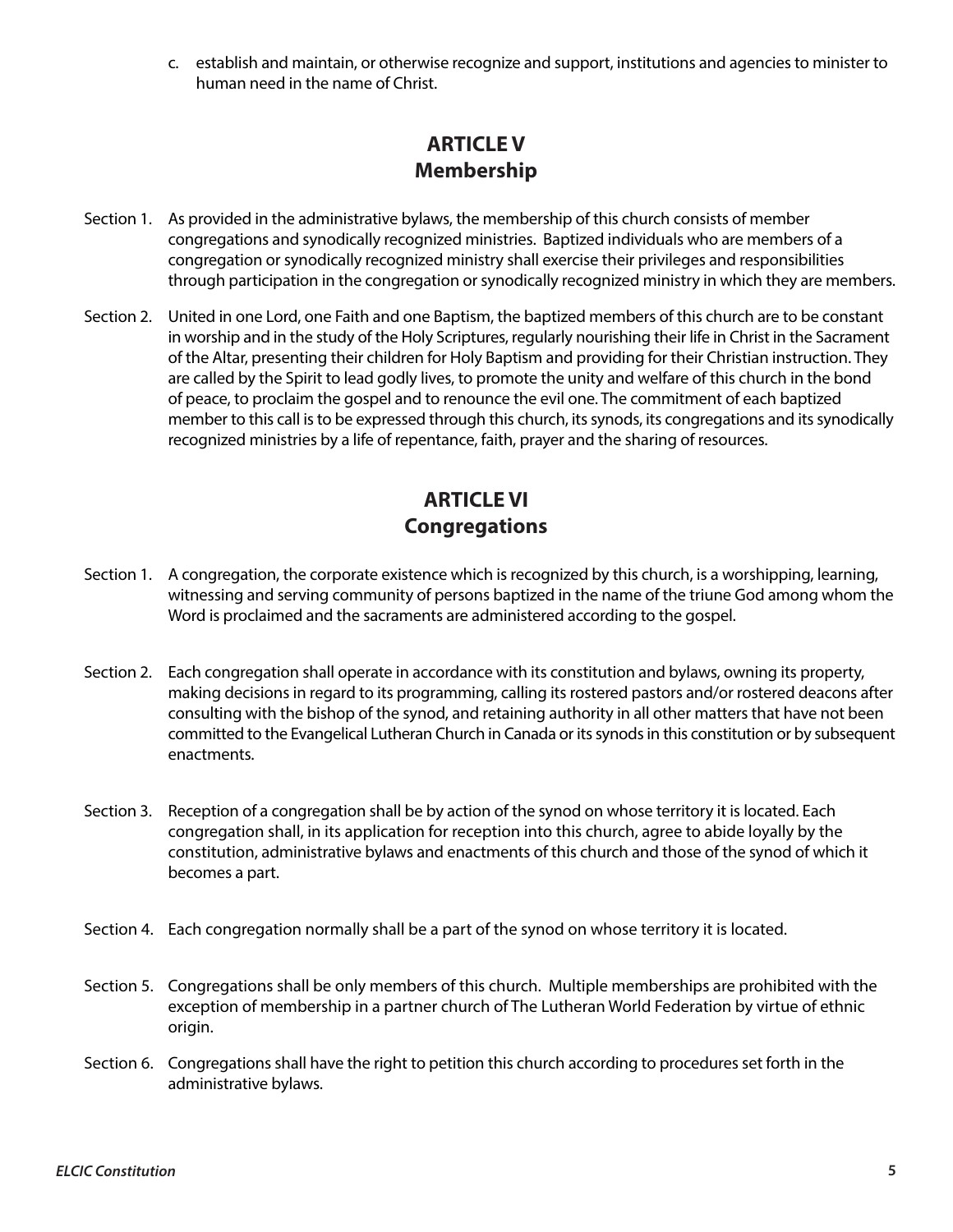- Section 7. A synod, acting for this church, may exclude a congregation from the membership of this church for proper cause by the disciplinary process prescribed in the administrative bylaws. This action may be appealed to the Court of Appeal whose decision therein shall be final.
- Section 8. A congregation which desires to sever its relationship with this church, shall make written application to its synod for a proper release. The synod shall grant such release following the process set out in the administrative bylaws of this church.

#### **ARTICLE VII Synodically Recognized Ministries**

Section 1. A ministry recognized by any synod of this church shall be a worshipping, learning, witnessing and serving community of persons who desires to belong to this church and commit themselves to the gospel of Jesus Christ, and subscribe to Articles II and III of the constitution of this church.

#### **ARTICLE VIII Rostered Pastors**

- Section 1. The administrative bylaws of this church shall define the standards for acceptance into ordained ministry as a pastor, and for the admission and continuance of individuals on its roster of pastors in a manner consistent with this article. Each synod shall establish and maintain a roster of pastors in accordance with such standards.
- Section 2. Each pastor shall covenant to abide loyally by the constitution, administrative bylaws, and enactments of this church and of the synod under which they serve.

#### **ARTICLE IX Rostered Deacons**

- Section 1. The administrative bylaws of this church shall define the standards for acceptance into ordained ministry as a deacon, and for the admission and continuance of individuals on its roster of deacons in a manner consistent with this article. Each synod shall establish and maintain a roster of deacons in accordance with such standards.
- Section 2. Each deacon shall covenant to abide loyally by the constitution, administrative bylaws, and enactments of this church and of the synod under which they serve.

#### **ARTICLE X Full Communion Partners**

Section 1. Ordered ministers of churches with which this church has a full communion agreement, who are serving in this church under the provisions of that full communion agreement, shall have the same rights and privileges as the equivalent order of ministry in this church.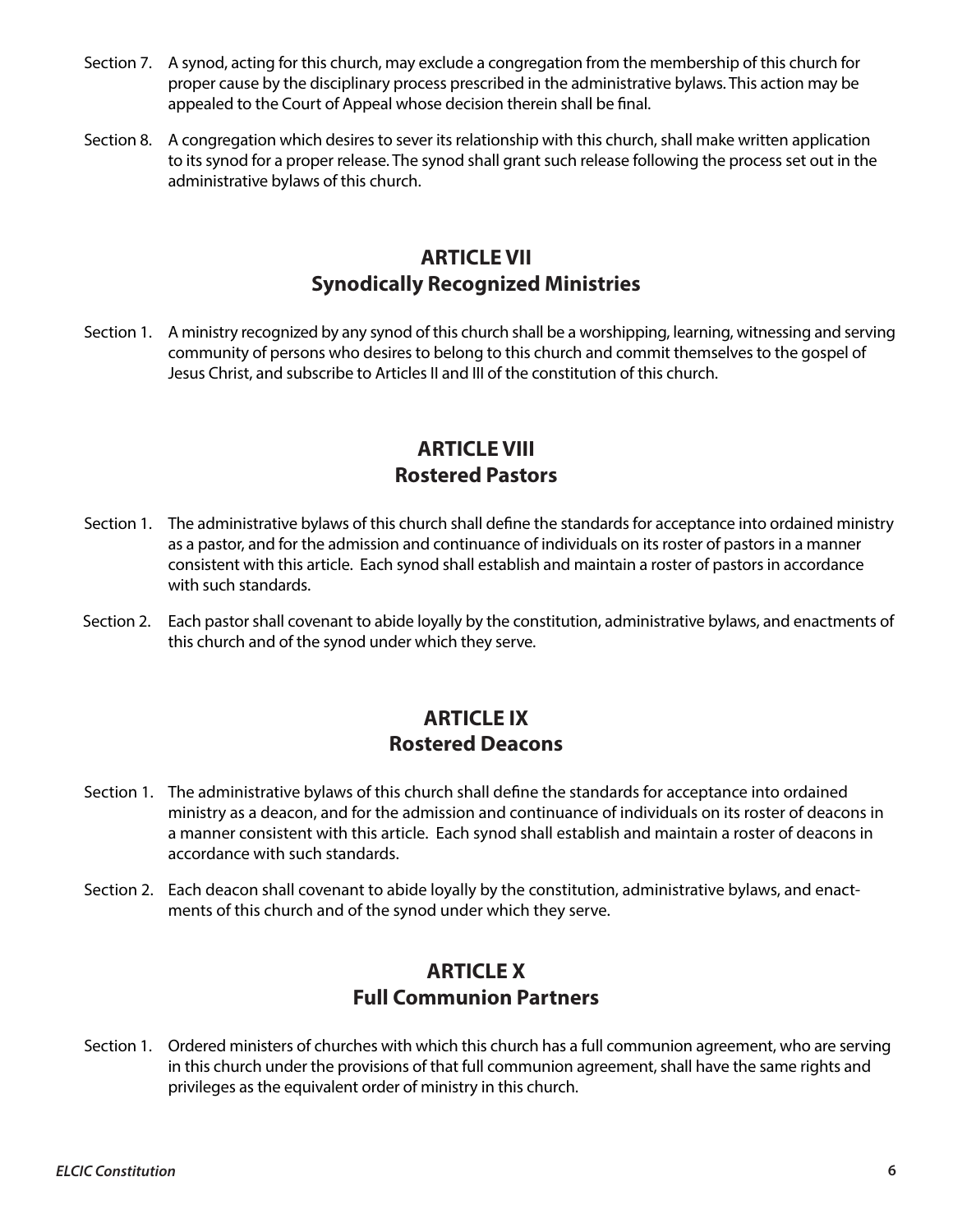#### **ARTICLE XI Synods**

- Section 1. This church shall be organized regionally into synods whose number and boundaries are to be determined by this church in its administrative bylaws.
- Section 2. Each synod shall be incorporated in keeping with the terms of appropriate documents ratified by the National Church Council. Amendments thereto shall be subject to ratification by the National Church Council.
- Section 3. Each synod shall have a constitution and bylaws ratified by the National Church Council. Amendments thereto shall be subject to like ratification by the National Church Council.
- Section 4. As a regional expression of this church, each synod shall have jurisdiction in its affairs and be responsible for its life and ministry as delineated in its constitution and administrative bylaws.
- Section 5. It shall be the responsibility of each synod to:
	- a. operate in accordance with this church's constitution and administrative bylaws;
	- b. shepherd congregations, synodically recognized ministries, rostered pastors, rostered deacons and lay workers located within its jurisdiction;
	- c. advance this church's mission within its jurisdiction;
	- d. conserve unity in the true faith and guard against any departure from it;
	- e. develop the resources of God's people for the advancement of God's kingdom at home and throughout the world; and
	- f. co-operate with this church and other synods in implementing its programs.
- Section 6. Synods shall carry out such additional duties and responsibilities as are assigned to them in the administrative bylaws.
- Section 7. Each synod shall have the right to petition this church according to the procedures set forth in the administrative bylaws.

#### **ARTICLE XII Conventions**

Section 1. The convention of this church shall be its highest legislative authority.

#### **ARTICLE XIII National Church Council**

Section 1. There shall be a National Church Council comprised of:

- a. the officers of this church, who shall serve as the officers of the council;
- b. additional members from the synods as provided in the administrative bylaws of this church; and
- c. other representatives from full communion partner agreements.

The synod bishops shall be advisory members of the council.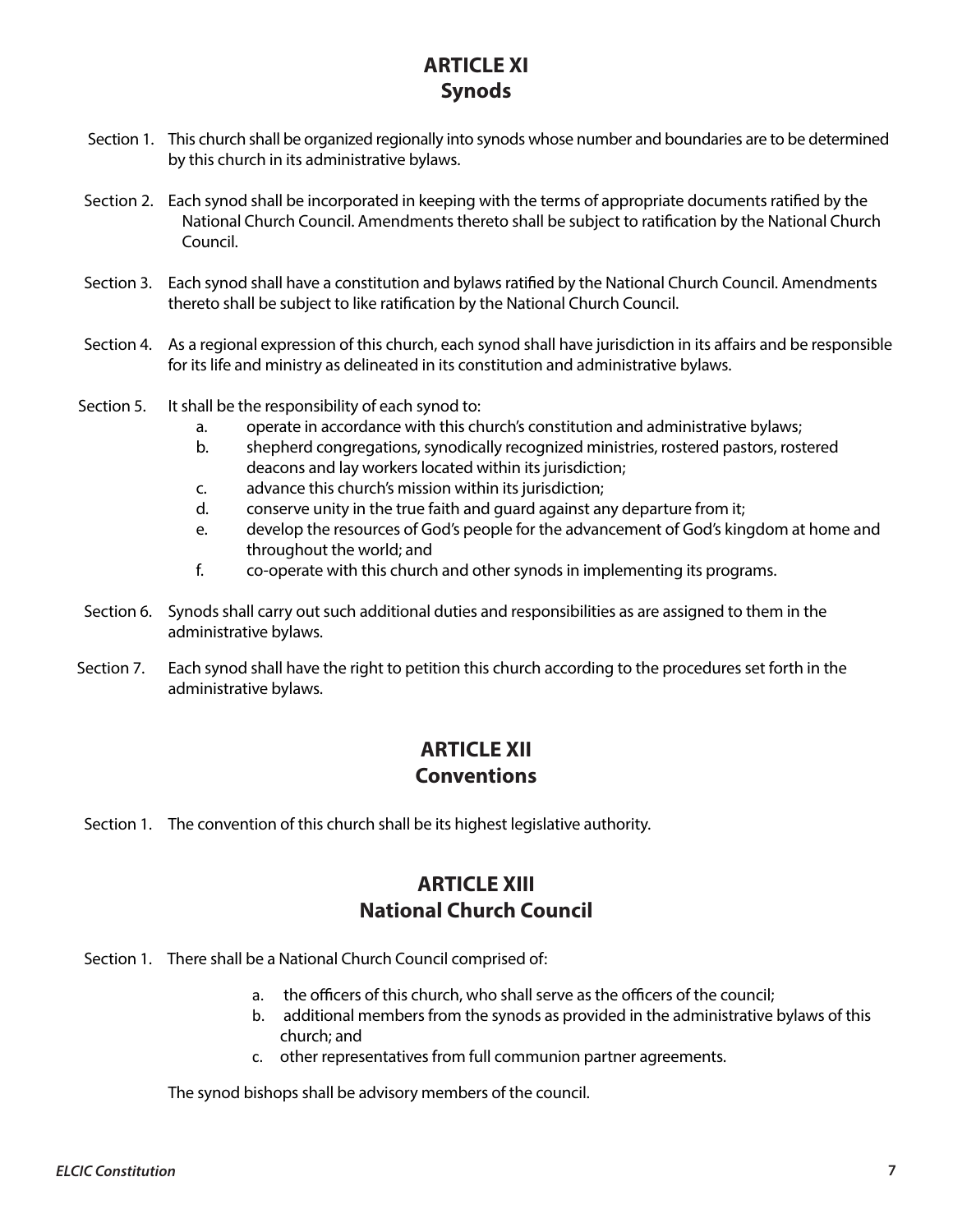Section 2. The purpose, duties and expectations of council shall be as defined in the administrative bylaws of this church.

#### **ARTICLE XIV Officers**

- Section 1. This church shall be served by a bishop who shall be its chief pastor and chief executive officer. The bishop shall be on the roster of pastors of this church. The other officers shall be a vice-chair, a secretary and a treasurer, all of whom shall be lay members of this church.
- Section 2. The purpose, duties and expectations of the officers shall be defined in the administrative bylaws.

#### **ARTICLE XV Benefit and Pension Plans**

Section 1. The administrative bylaws shall provide for the establishment of a pension plan and a group benefits plan for rostered and lay employees of this church and entities associated with it. The administrative bylaws may establish rules providing for the participation in such plans on a compulsory basis.

#### **ARTICLE XVI Special Interest Conferences and Recognized Independent Organizations and Institutions**

- Section 1. This church may authorize, as provided in the administrative bylaws, the organization of special interest conferences having common linguistic or cultural heritages. Such conferences may hold periodic meetings for fellowship and discussion of common concerns. Any recommendations arising out of their special sphere of interest, shall be made to the National Church Council. Reports of meetings shall be made to the convention of this church.
- Section 2. This church may recognize independent Lutheran organizations and institutions of a national scope established for Christian education, for the care of the ill, the aged and the infirm or for missionary endeavour as approved by the National Church Council.

#### **ARTICLE XVII Court of Appeal**

- Section 1. There shall be a Court of Appeal.
- Section 2. The purpose, duties and procedures of the Court of Appeal shall be defined in the administrative bylaws of this church.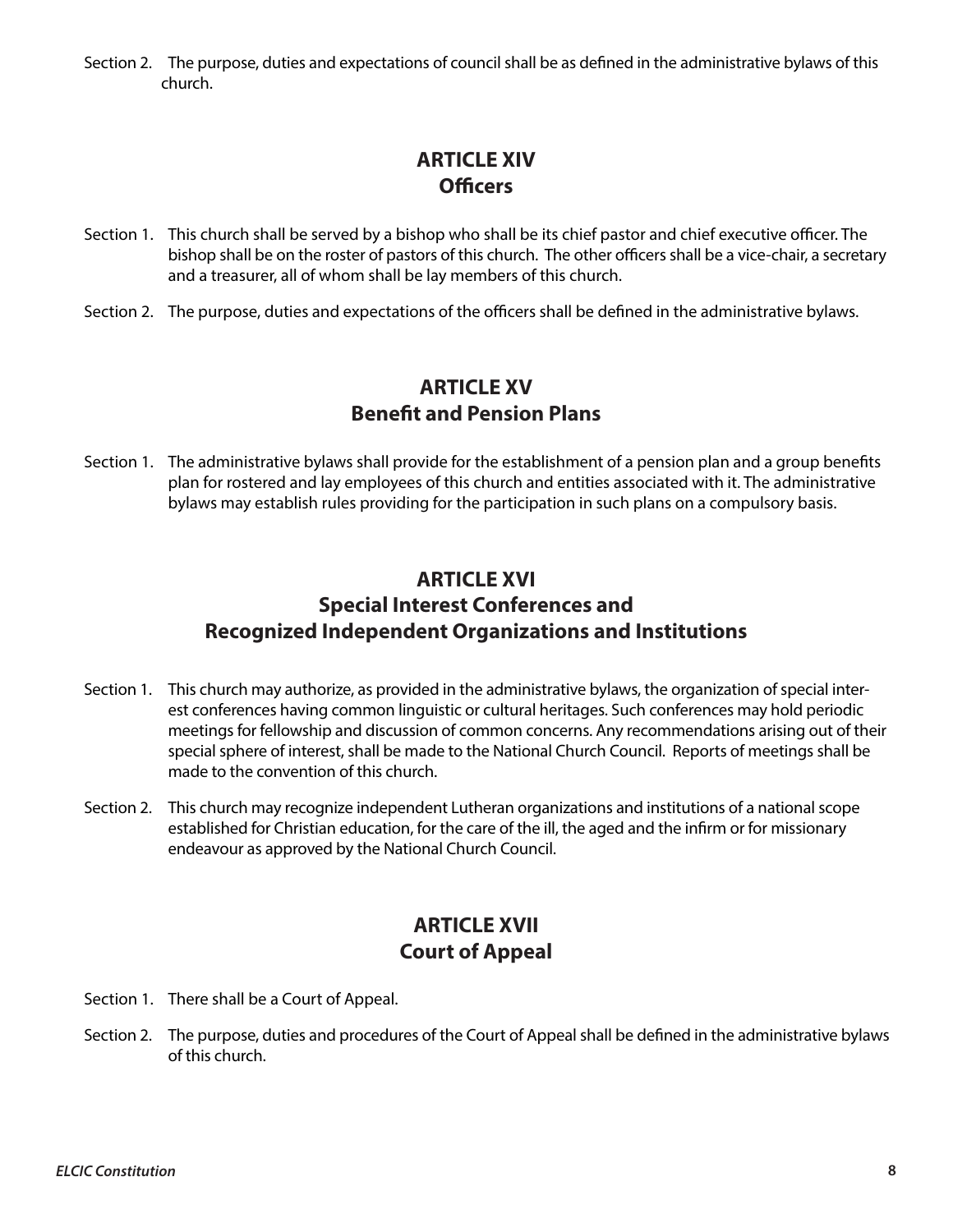#### **ARTICLE XVIII Administrative Bylaws**

- Section 1. This church may adopt such administrative bylaws, not in conflict with this constitution, as may be necessary. Such administrative bylaws may be amended at any convention by a two-thirds (2/3) vote of the delegates present and voting. At least twenty-four (24) hours shall lapse between first presentation and convention action unless unanimous consent to amendment is given.
- Section 2. Administrative bylaws relating to convention procedure may be suspended by a two-thirds (2/3) vote of the delegates present and voting.

#### **ARTICLE XIX Amendments**

- Section 1. ARTICLE II on "Confession of Faith" shall be unalterable.
- Section 2. Amendments to this constitution shall be in writing and may be proposed by:
	- a. the National Church Council provided that the amendment is published on the official website of this church no fewer than forty-five (45) days prior to the convention; or
	- b. twenty (20) or more convention delegates representing a majority of synods.
- Section 3. All proposed amendments must be reported to the convention no later than the first full day of business. The National Church Council shall make a report and recommendation during that convention on all proposed amendments.
- Section 4. Adoption of an amendment shall require two (2) separate readings separated by at least twenty-four (24) hours. Each reading must be passed by a two-thirds (2/3) vote of the delegates present and voting.

Adopted by the delegates in convention on the \_\_\_\_\_\_\_\_ day of \_\_\_\_\_\_\_, 20\_\_\_.

**Bishop** Secretary

\_\_\_\_\_\_\_\_\_\_\_\_\_\_\_\_\_\_\_\_\_\_\_\_\_\_\_\_\_\_\_\_\_\_\_\_ \_\_\_\_\_\_\_\_\_\_\_\_\_\_\_\_\_\_\_\_\_\_\_\_\_\_\_\_\_\_\_\_\_\_\_\_\_\_\_\_\_\_

*Date Date*

\_\_\_\_\_\_\_\_\_\_\_\_\_\_\_\_\_\_\_\_\_\_\_\_\_\_\_\_\_\_\_\_\_\_\_\_ \_\_\_\_\_\_\_\_\_\_\_\_\_\_\_\_\_\_\_\_\_\_\_\_\_\_\_\_\_\_\_\_\_\_\_\_\_\_\_\_\_\_